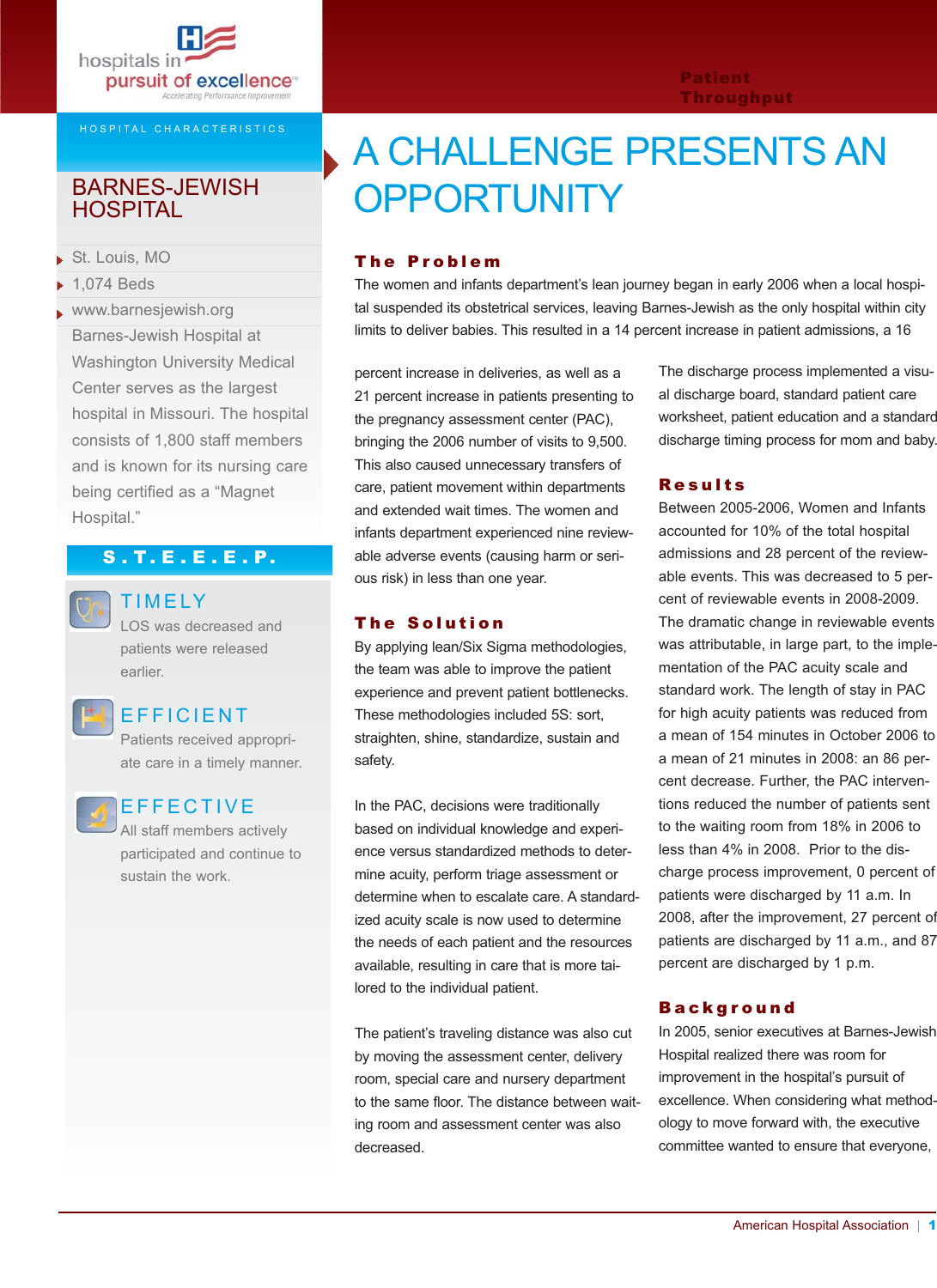

## TEAM MEMBERS

Cindy Barkman, RN Lead Charge Nurse Michelle Heaton, RN Charge Nurse Donna Hecke, RN Performance Improvement Engineer Meggan Holt, RN Staff Nurse Mary Mason, RN Charge Nurse Pat Matt, RN Operational Excellence Leader Chelie Muraski, RN Clinical Nurse Manager Rachel Proffer, RN Staff Nurse Coreen Vlodarchyk Executive Sponsor, Chief Nurse Executive Laurie Wolf Operational Excellence Leader

## from the senior staff to the frontline staff would be heavily involved in the process from the start.

"A lot of changes were needed in terms of removing waste," performance improvement engineer Pat Matt, RN, says. "We wanted to heavily involve the frontline staff to create improvement and recognize the changes needed. We chose the lean Six Sigma management system, because it really allows for continuous improvement and requires learning by doing."

While looking for areas of improvement, a neighboring hospital shut down its obstetrical services, resulting in Barnes-Jewish being the only hospital in the St. Louis metro area that could deliver babies.

"We saw a pretty significant increase in volumes of woman and infants," Matt says. "As a result we experienced some events and had several issues with patient flow. It was a challenge to say the least."

With more than 4,000 deliveries and 9,000 patients moving through the PAC, Barnes-Jewish knew they needed to improve its pregnant patient flow process in order to achieve optimal efficiency and improve on the patient's safety.

An opportunity presented itself to participate in a value stream mapping project, a lean technique, through the American Society for Quality. Before Barnes-Jewish jumped into the project, the hospital wanted to identify as much as possible on the front end in order to limit obstacles and improve the overall knowledge of the staff, according to Donna Hecke, RN, performance improvement engineer at Barnes-Jewish.

#### Patient Throughput

"We were very young in terms of value streams, throughout the organization," Hecke says. "In terms of preparing this process, that did create a challenge. The visual management, the counting of foot steps was foreign to a lot of people. We wanted to make sure we weren't moving people faster just to move them faster."

Several issues needed to be addressed including patient discharge process, patient flow and unsafe adverse events. Therefore, several solutions were needed, including an acuity scale, set cycle time goals in the PAC, improved patient throughput process that included 5S, visual discharge boards, a standard discharge timing process for mother and infant and patient education.

"One of the biggest hurdles was to get everyone on the same page and get patients ready for delivery in a timely fashion," Matt says. "It required everyone working together to address the needs in the most urgent cases." she adds, " We had to get in the mind set that everything needed to be done in the best interest of the patient."

## Principles of **Performance** Excellence

**Creation of High-Reliability Culture** Barnes-Jewish focused on continued staff involvement throughout the process to ensure best care for the mothers and babies.

"One of the ways we kept everyone involved was to make everyone feel like they were part of the team," Matt says. "Whether they are frontline staff, directors or managers, we required everyone to attend daily briefings where we took sug-